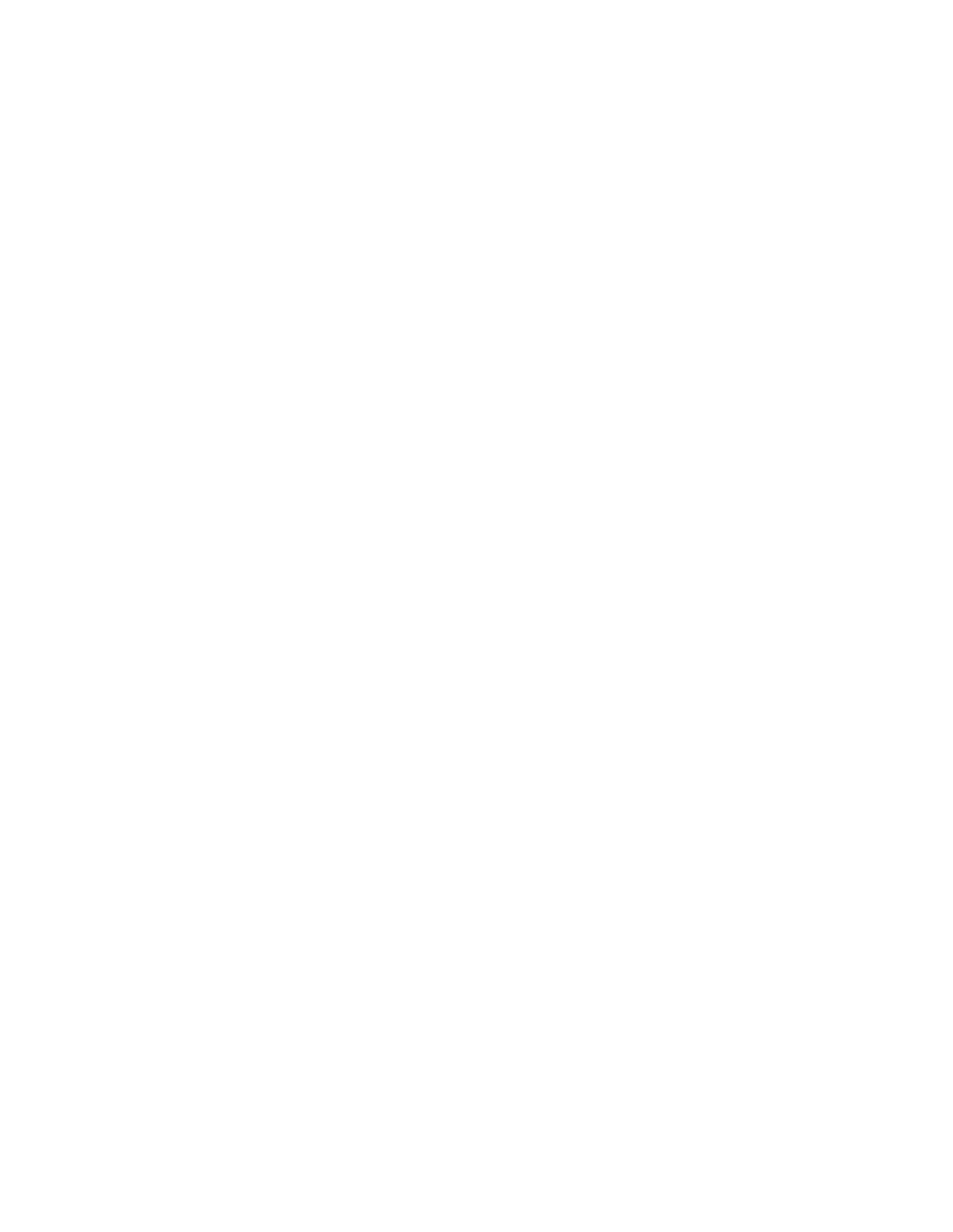|                               | CO3 : Understand the working of transient circuits and<br>alternating current circuits.<br>CO4 : Correlate the theoretical basis of various concepts of<br>electricity and magnetism while<br>performing experiments.                                                                                                                                                                                                                                                                                                           |
|-------------------------------|---------------------------------------------------------------------------------------------------------------------------------------------------------------------------------------------------------------------------------------------------------------------------------------------------------------------------------------------------------------------------------------------------------------------------------------------------------------------------------------------------------------------------------|
| Electromagnetic Theory $- I$  | CO1: Apply vector calculus to understand concepts in<br>electrostatics.<br>CO2: Comprehend the interaction between charges in<br>vacuum as well as in medium.<br>CO3: Calculate the electric field and electrical potential for<br>discrete charges and continuous<br>distribution of charge.<br>CO4: Apply suitable techniques to solve various electrostatic<br>problems.<br>CO5: Understand how ferroelectric materials can be used as<br>memory devices.                                                                    |
| Optics                        | CO1 : Understand the image formation for various optical<br>systems.<br>CO2 : Differentiate between optical phenomena like<br>Interference, Diffraction and Polarization.<br>CO3 : Correlate the theoretical basis of various concepts of<br>Geometrical Optics and Physical<br>Optics while performing experiments<br>CO4 : Develop understanding towards the different<br>phenomena exhibited by light.                                                                                                                       |
| Oscillations, Waves and Sound | CO1 : Set up an equation of motion for simple harmonic<br>motion and obtain its solution.<br>CO2 : Explain how superposition of waves leads to different<br>Lissajous figures.<br>CO3 : Set and solve the equation of motion for damped and<br>driven damped harmonic oscillators<br>and analyse the nature of oscillations.<br>CO4: Understand the dependence of velocity of sound waves<br>on various factors like temperature,<br>pressure, density, humidity.<br>CO5: Solve problems for different cases of Doppler effect. |
| Instrumentation               | CO1 : Understand basic concepts related to the various types<br>of measuring instruments and<br>measuring techniques.<br>CO2 : Comprehend basic principles involved in measuring                                                                                                                                                                                                                                                                                                                                                |